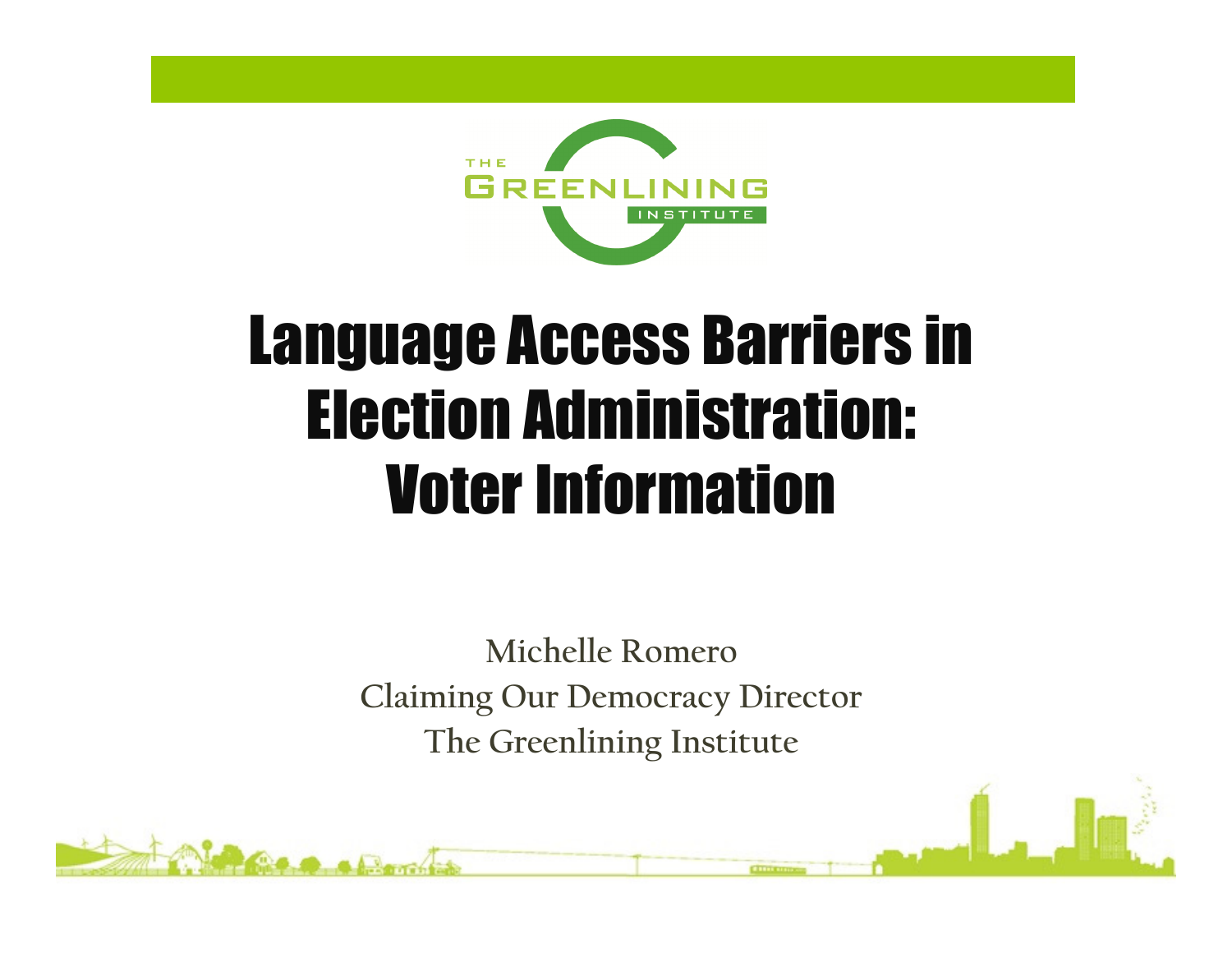# **Obtaining** Voter Information in **Language**

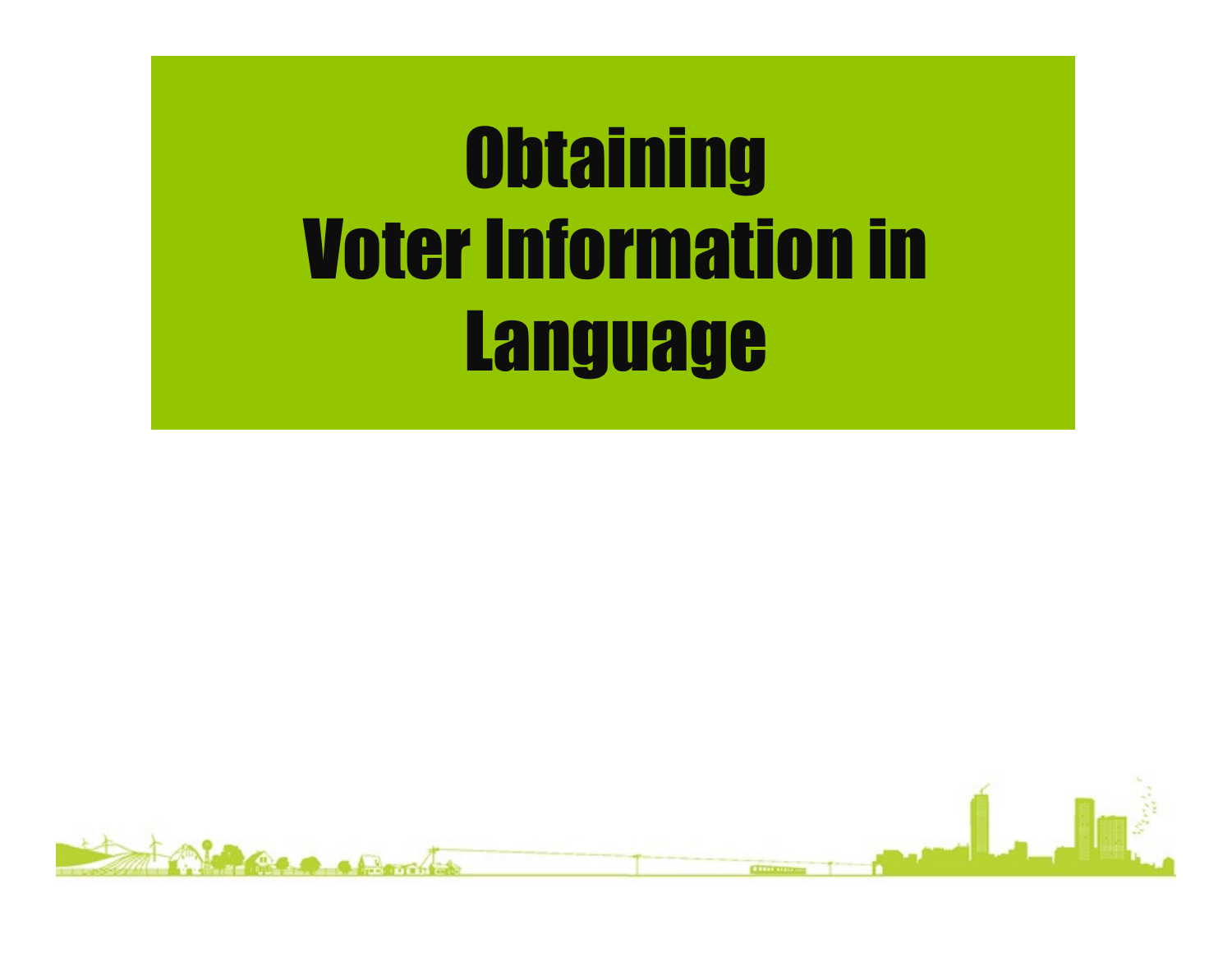- Being able to indicate language preference on registration card
- Mailing out preferred voter guides before an election
- Being able to call in to request info in language
- Having extras at the polls

## What Works What Doesn't

- Limiting language preference choices
- Mailing voter guides in other languages and formats too late
- Having to call in because preference was not mailed
- Not capturing preference data from hotline calls to update records
- Voters not knowing material in their language is available; not showing up as a result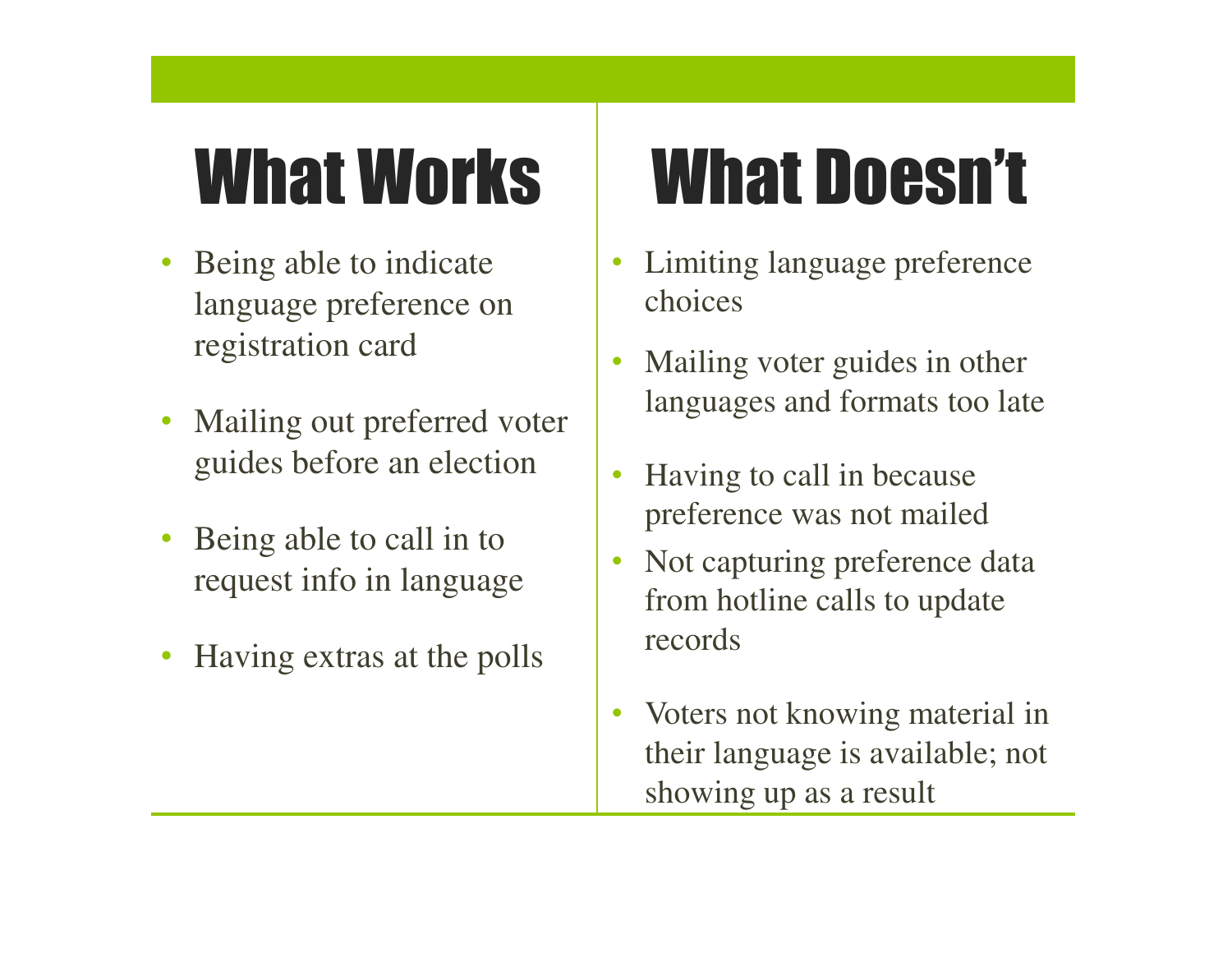### **Recommendations**

- **Voter Registration Card:** Allow write-in language preferences & add a preference question for format.
- **Mailing Voter Information:** Apply all statutory deadlines for mailing materials also to materials in other languages and formats.
- **Hotline Calls:** Develop a system to better track and update language preferences.
- **Raising Awareness:** Promote the availability of materials in other languages through ethnic media and community groups serving language minority populations.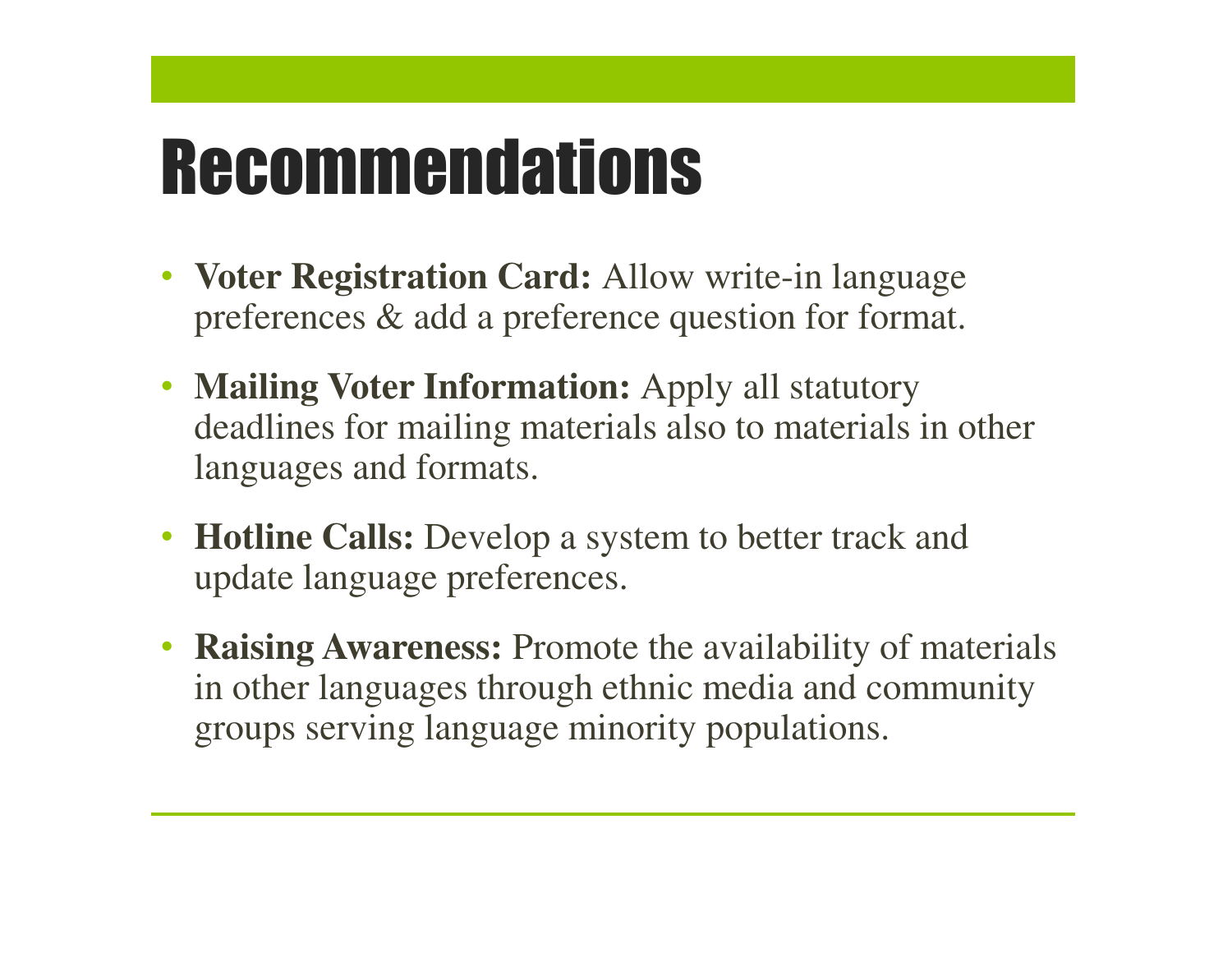# Obtaining voter information in plain language

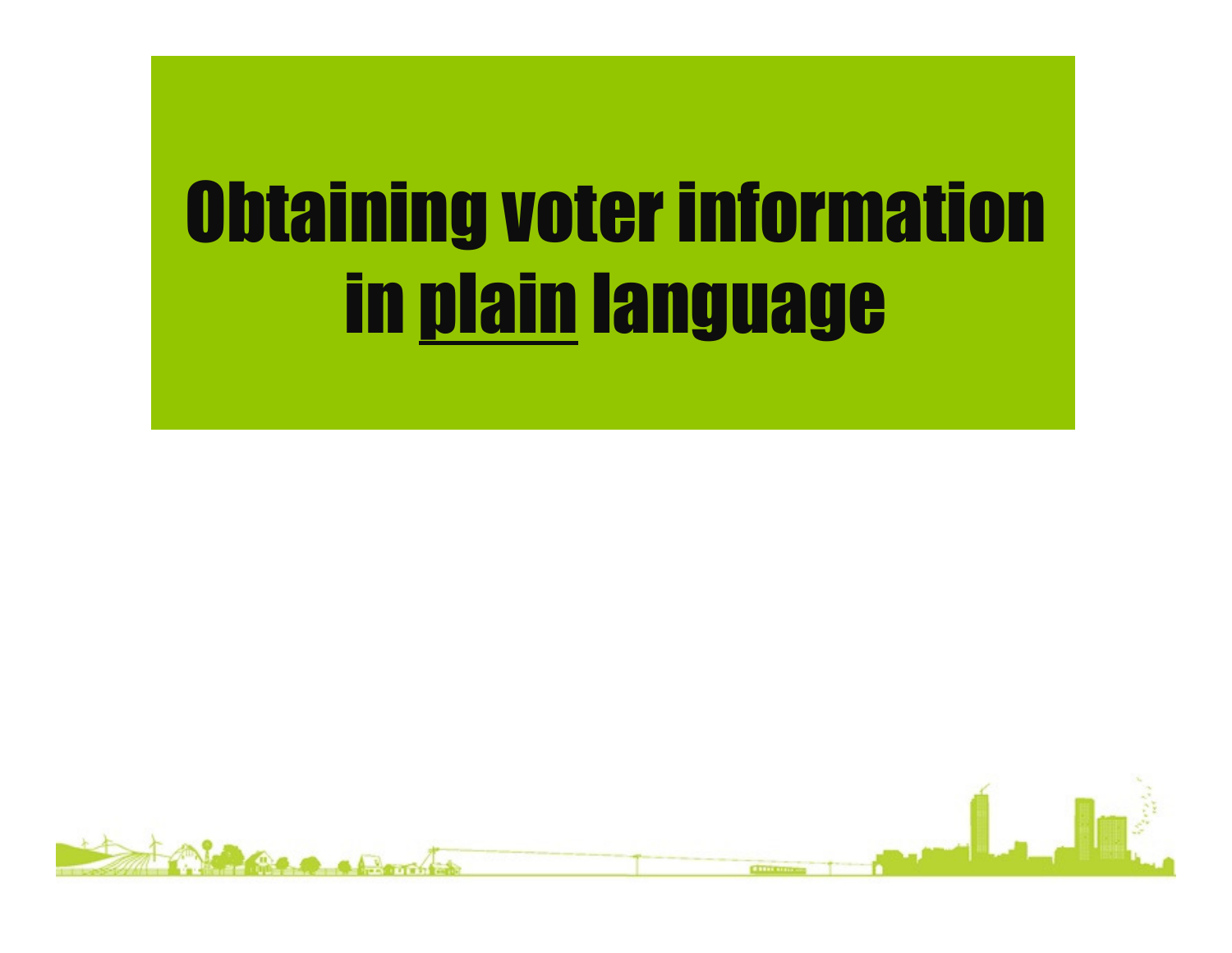# History of Plain Language

- **1970** | Nixon orders Federal Registrar to be written in "layman's terms."
- **1978** | Carter ordered federal agencies to make government regulations easy to understand.
- **1998** Clinton ordered federal employees to write regulations in "plain language."
- **2010** | Obama signs Federal Plain Writing Act to "promote" clear government communication that the public can understand and use."
- **2014 |** Presidential Commission on Election Administration recommends jurisdictions "test all election materials for plain language and usability."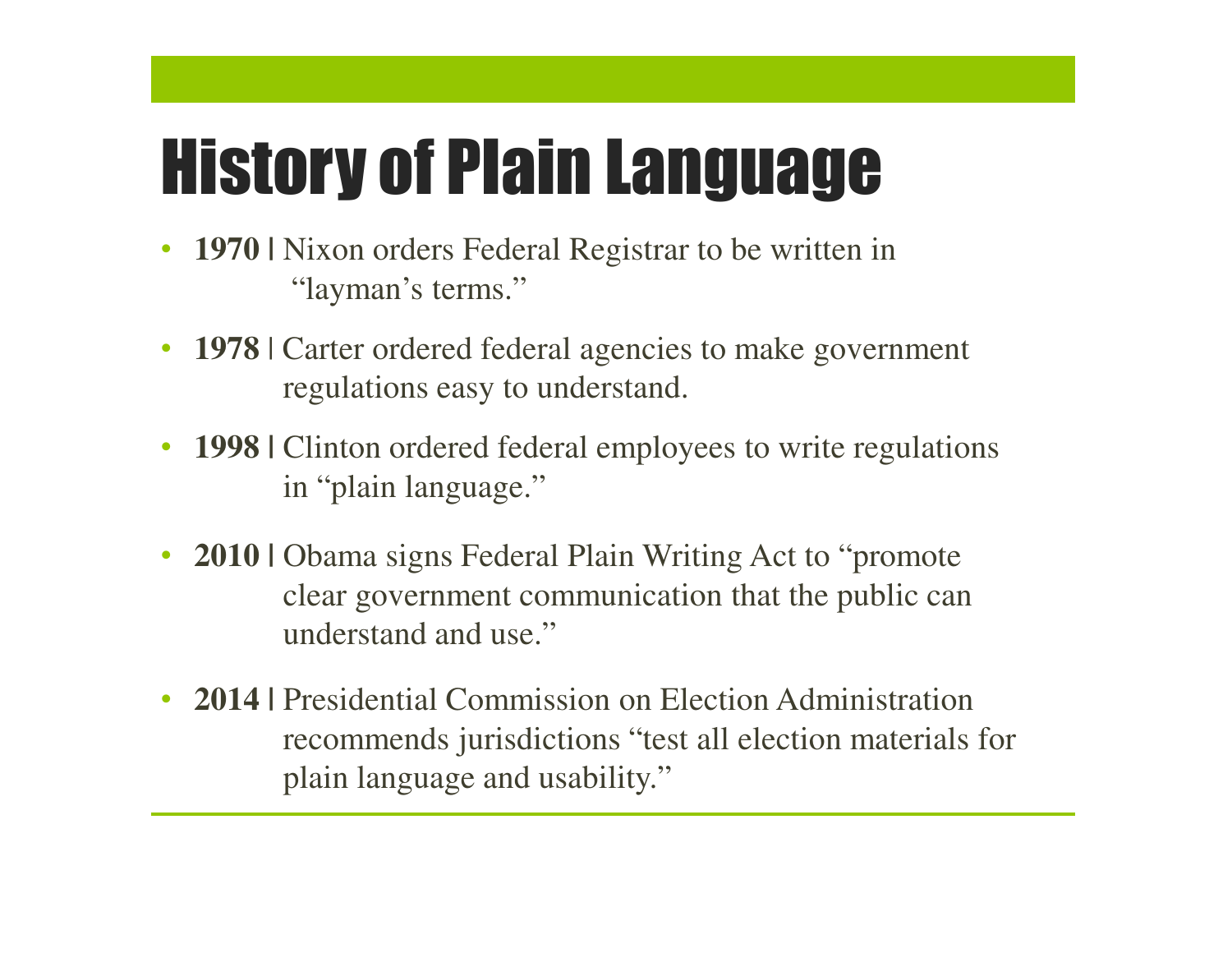## Implementing Plain Language

### • **1 – Contract a plain language vendor**

Some counties have used Transcend Translations or another vendor who can translate written text into plain English for them.

#### • **2 – Develop in-house expertise**

Marin County enrolled several key staff in plain language trainings to learn the art and science of plain language writing.

### • **3 – Use the Flesch-Kincaid Reading Grade Level Test**

Santa Cruz County tries to follow plain language principles as best as possible when drafting their own materials, and uses the Flesch-Kincaid tool to check their work.

Aim for 8<sup>th</sup> grade and keep it below 10<sup>th</sup>!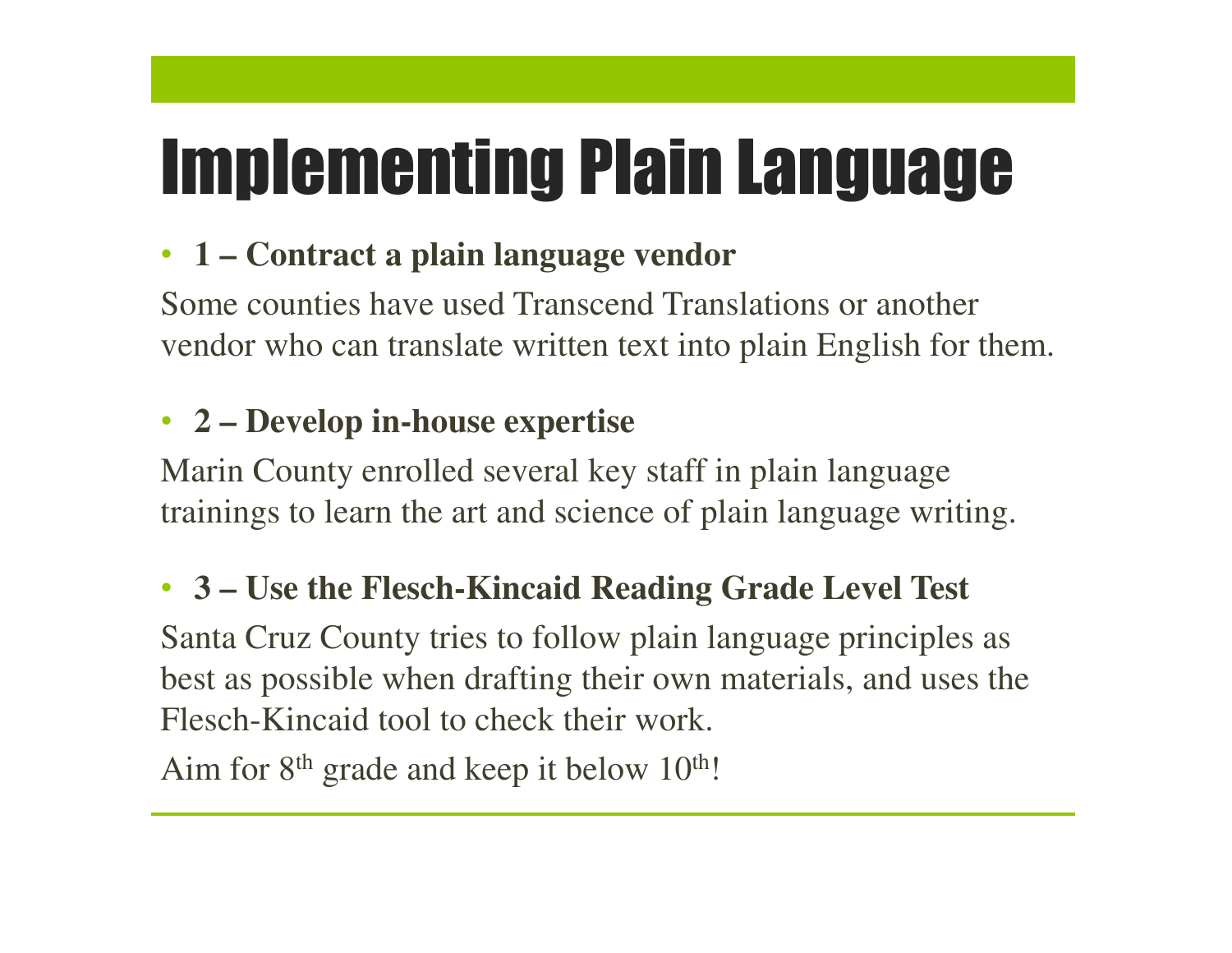### Before & After

#### **Voter Instructions Before Voter Instructions After**

If you wrongly mark, tear or deface any portion of your ballot sheet, replace the sheet in the secrecy folder and return it to the Precinct Board Member and obtain another ballot.

**If you make a mistake or damage your ballot, ask a poll worker for another ballot.**

The location of your polling place is **See back cover to find out where**  shown on the back cover of this sample ballot. **to vote.**

**Implications for Translated Material**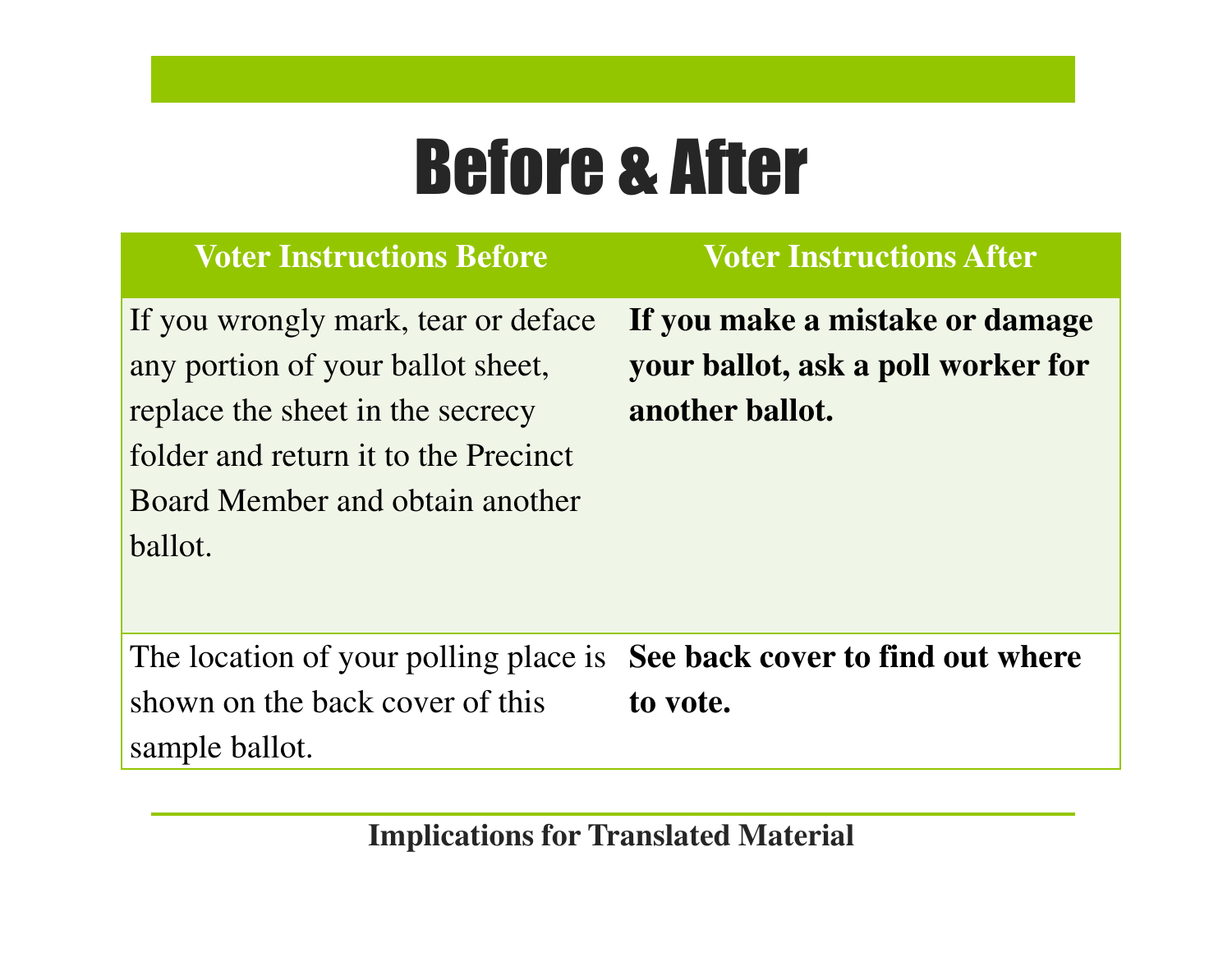# Let's recap…

- **Collect & maintain quality data on voter preferences.**
- **Apply the same statutory deadlines for disseminating voting material in English, to voting material in all languages.**
- **Promote the availability of materials through ethnic media and other groups serving limited-English populations.**
- **Produce quality writing that is in "plain language."**